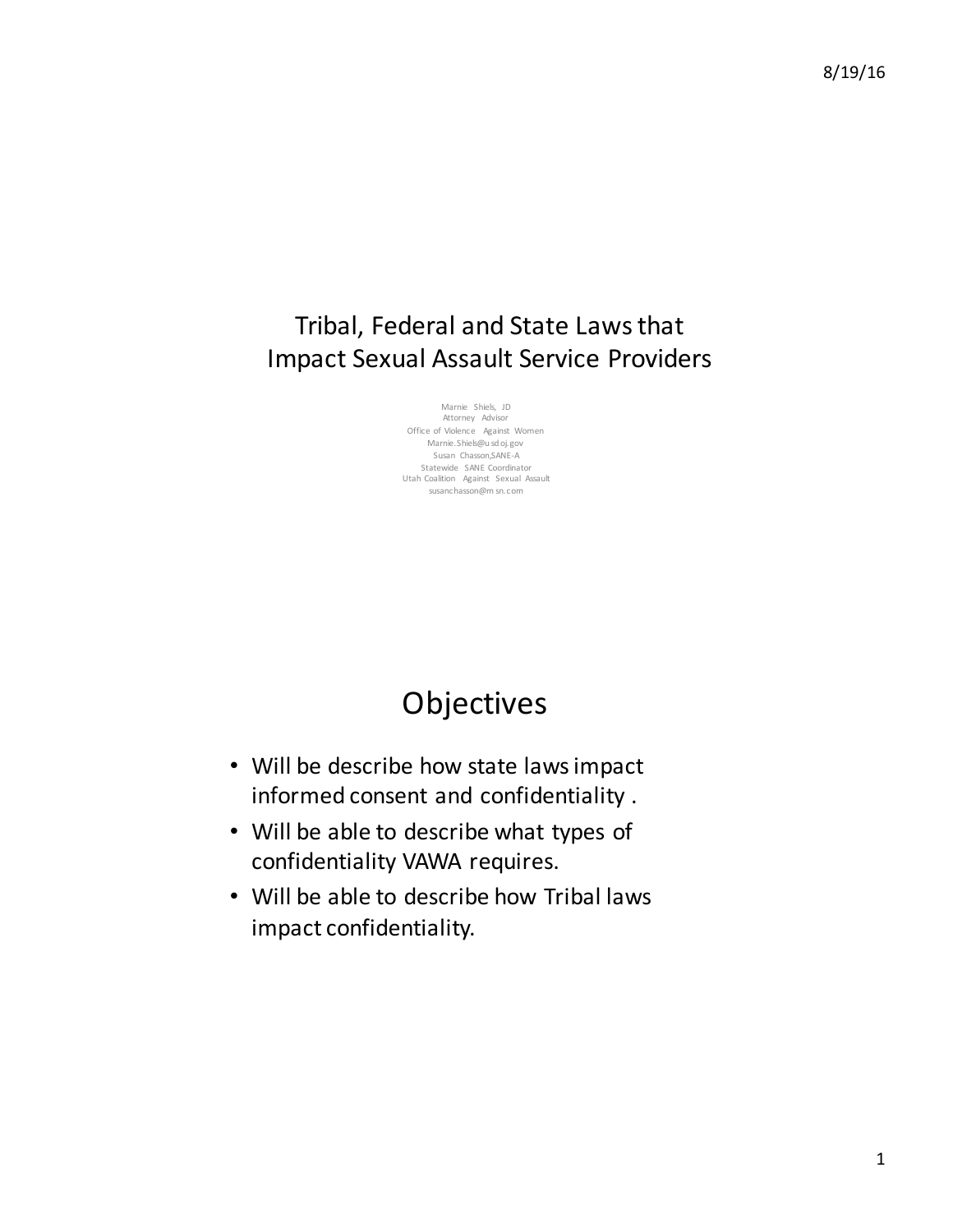# Disclaimers

- Information during this presentation is not legal advice
- Laws differ from state to state and from tribe to tribe. The specifics of these laws may be important in deciding an issue

# **Getting Legal Help**

- Find an attorney who specializes in the area of law where you need help.
- Local Resources
	- Local Bar Association
	- Law School Clinics
	- Law Libraries
	- Disability Law Centers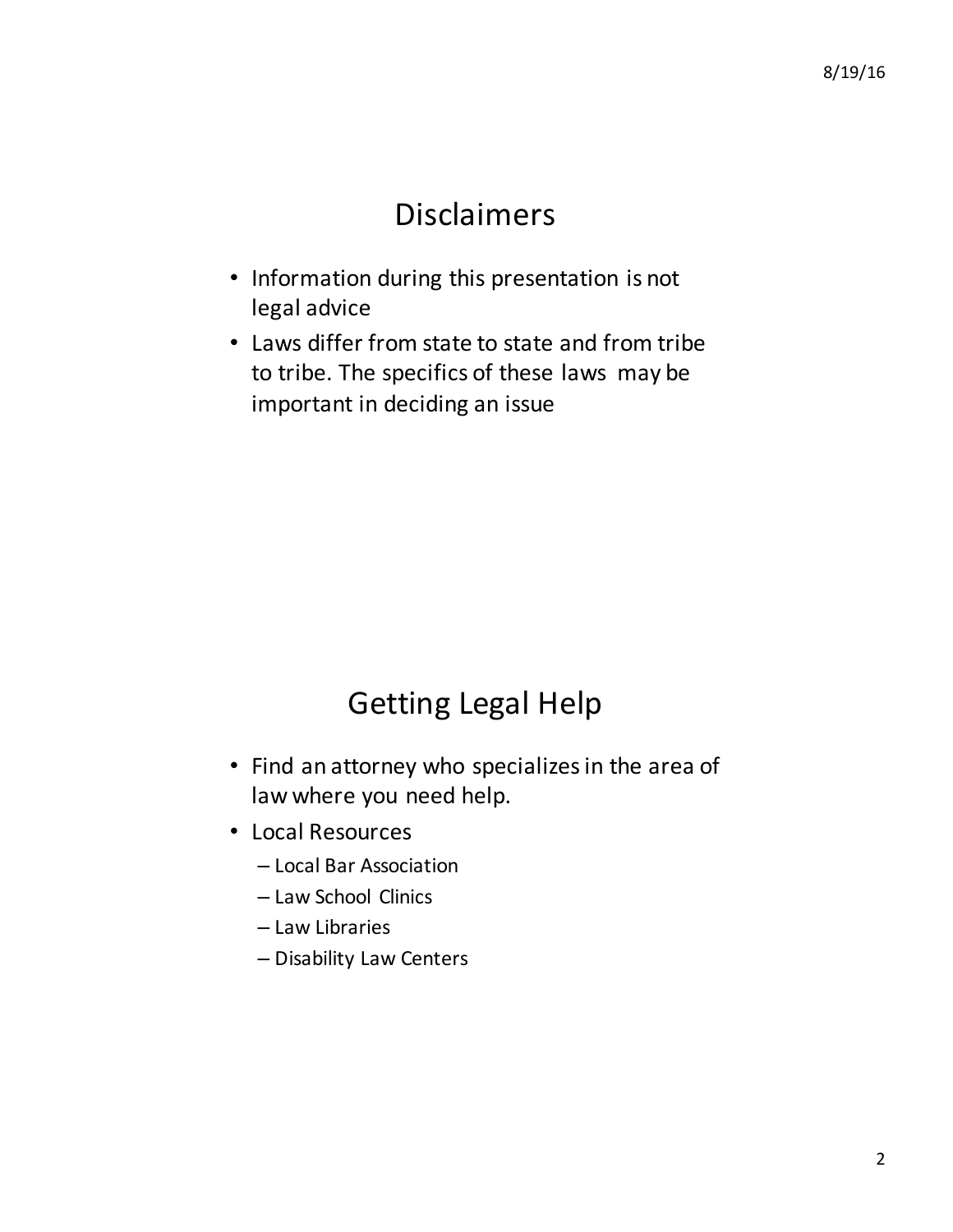## National Resources

- Victims Rights Law Center http://www.victimrights.org/
- Immigration Catholic Legal Immigration Network https://cliniclegal.org/
- VAWA Forensic Compliance-<br>http://www.evawintl.org/Forensic-Compliance
- Tribal Court Clearinghouse http://www.tribal-<br>institute.org/
- National Indian Country Clearinghouse on Sexual Assault http://niccsa.org/
- Health and Human Services Office of Civil Rights<br>http://www.hhs.gov/ocr/

## State and Tribal Laws that Impact Sexual Assault Survivors

#### **Mandatory Reporting Laws**

- Child Abuse
- Elder Vulnerable Adult Abuse
- Injury Reporting Laws
- Public Health Laws
- Who is required to report
- What information needs to be reported
- Who can receive the information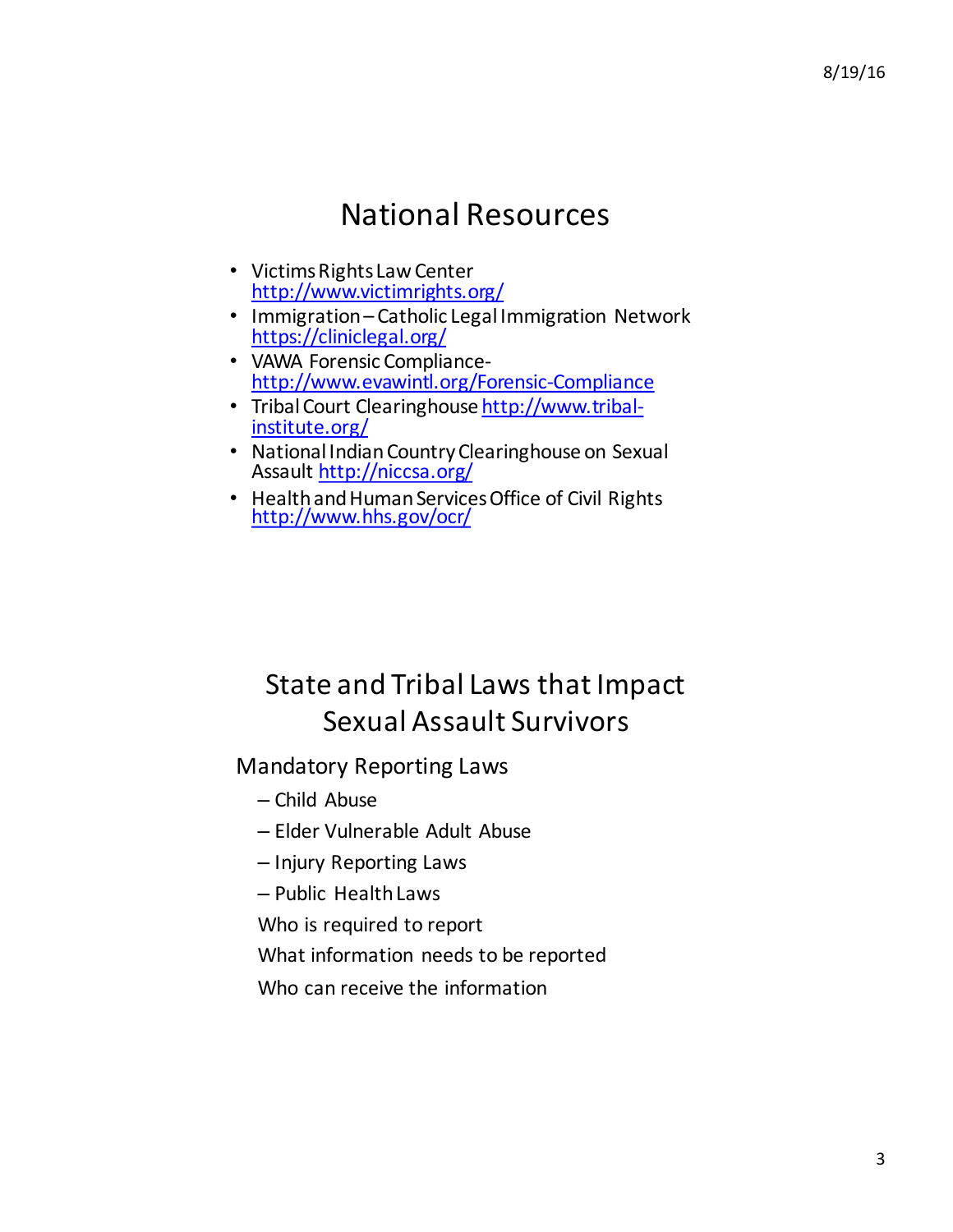## **VAWA Forensic Compliance**

- 42 USC 3796gg-4
- States must certify that the state or another government entity covers the "full out of pocket cost" of forensic exams
- Victims must be able to get access to the exam and payment without cooperating with law enforcement or the criminal justice system

## VAWA Forensic Compliance cont.

- This includes the head to toe exam, medical history, collection of evidence, documentation, and related ancillary expenses (e.g., if there is a charge for the room, equipment, or supplies)
- States can cover additional (medical) costs at their discretion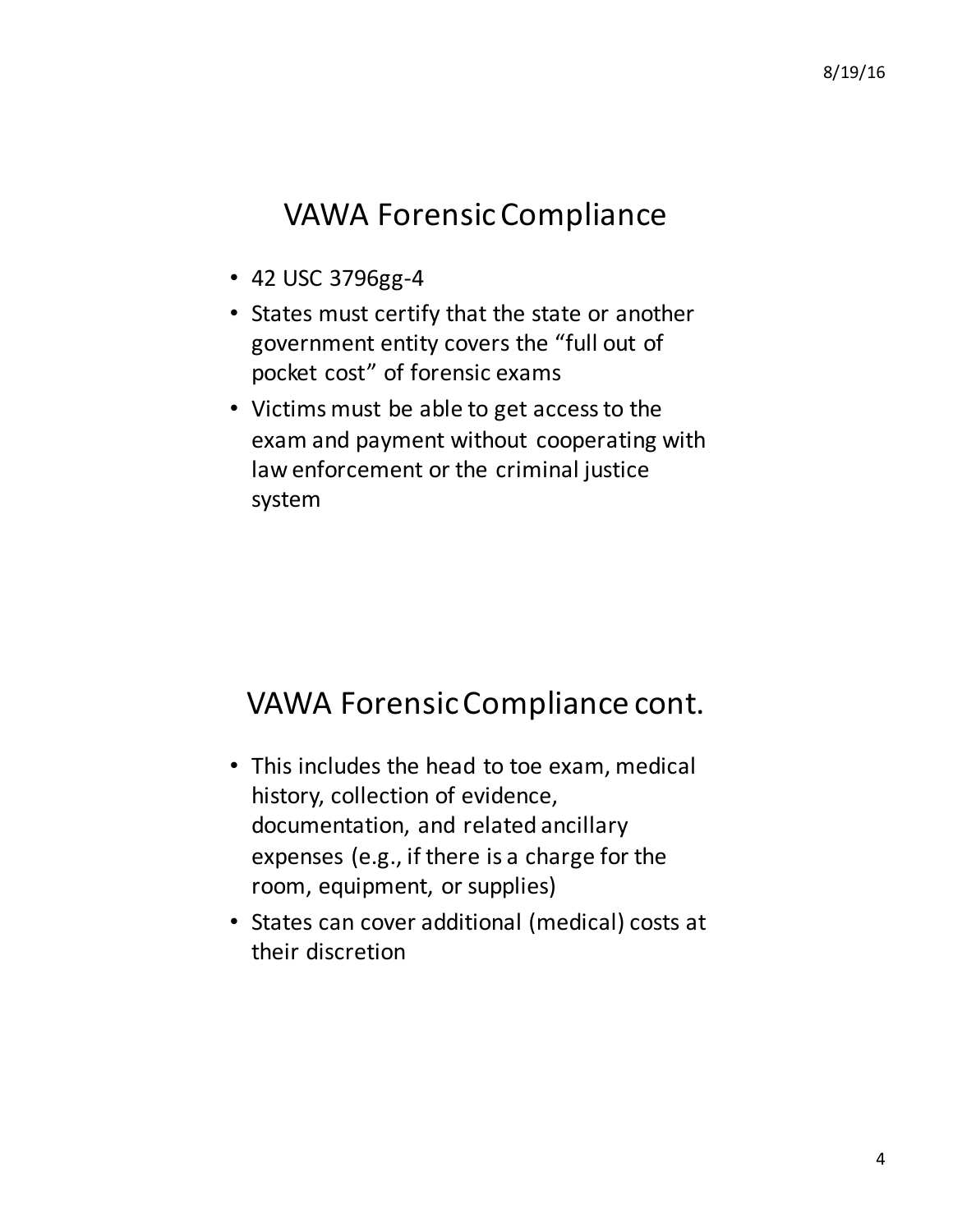## VAWA forensic compliance part 3

- Insurance:
- States are allowed to use victim's personal insurance to cover the costs although it is strongly discouraged
	- $-$  Must make sure that victims are not billed for out of pocket costs such as copayments or deductibles
	- $-$  Can use VAWA STOP Formula funds to pay for exams if
		- 1) do not require victims to seek reimbursement from insurance
		- 2) trained examiner

## **Mandatory Reporting Laws**

These laws impact VAWA Compliance

- 1. In states where sexual assault must be reported to law enforcement the crime must still be reported, but an adult victim does not have to cooperate with the law enforcement investigation.
- 2. In state where there is no mandatory reporting of sexual assault  $-$  sexual assault evidence can be collected anonymously.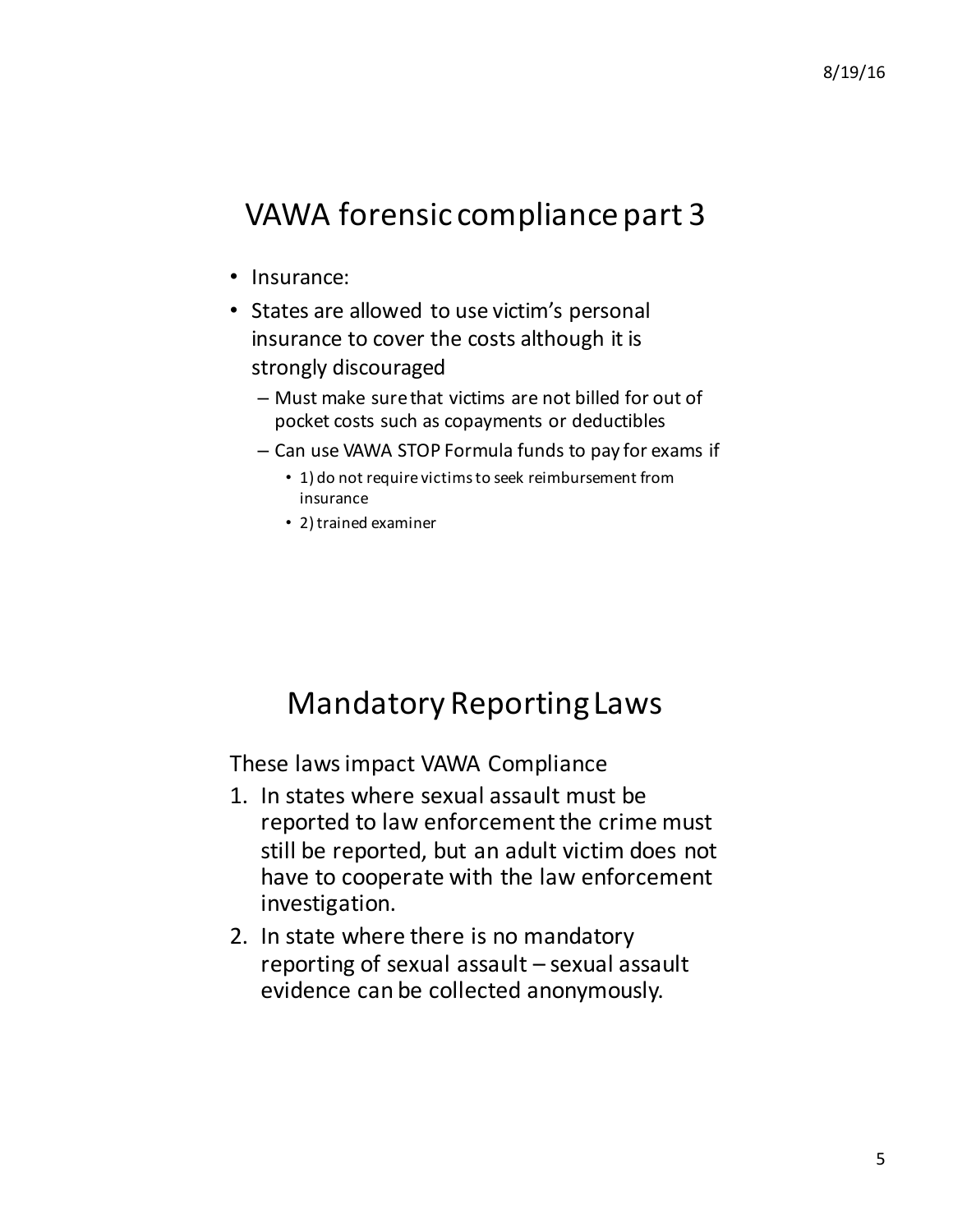## State and Tribal Age of Consent Laws and Criminal Statutes

- Determine at what age someone under of the age of 18 can consent to a sexual relationship.
- State or tribal laws can set a lower limit and may also state that difference in age between a child and another child or adult determines when consensual sex is illegal.

# State Victims Rights Amendments 32 States

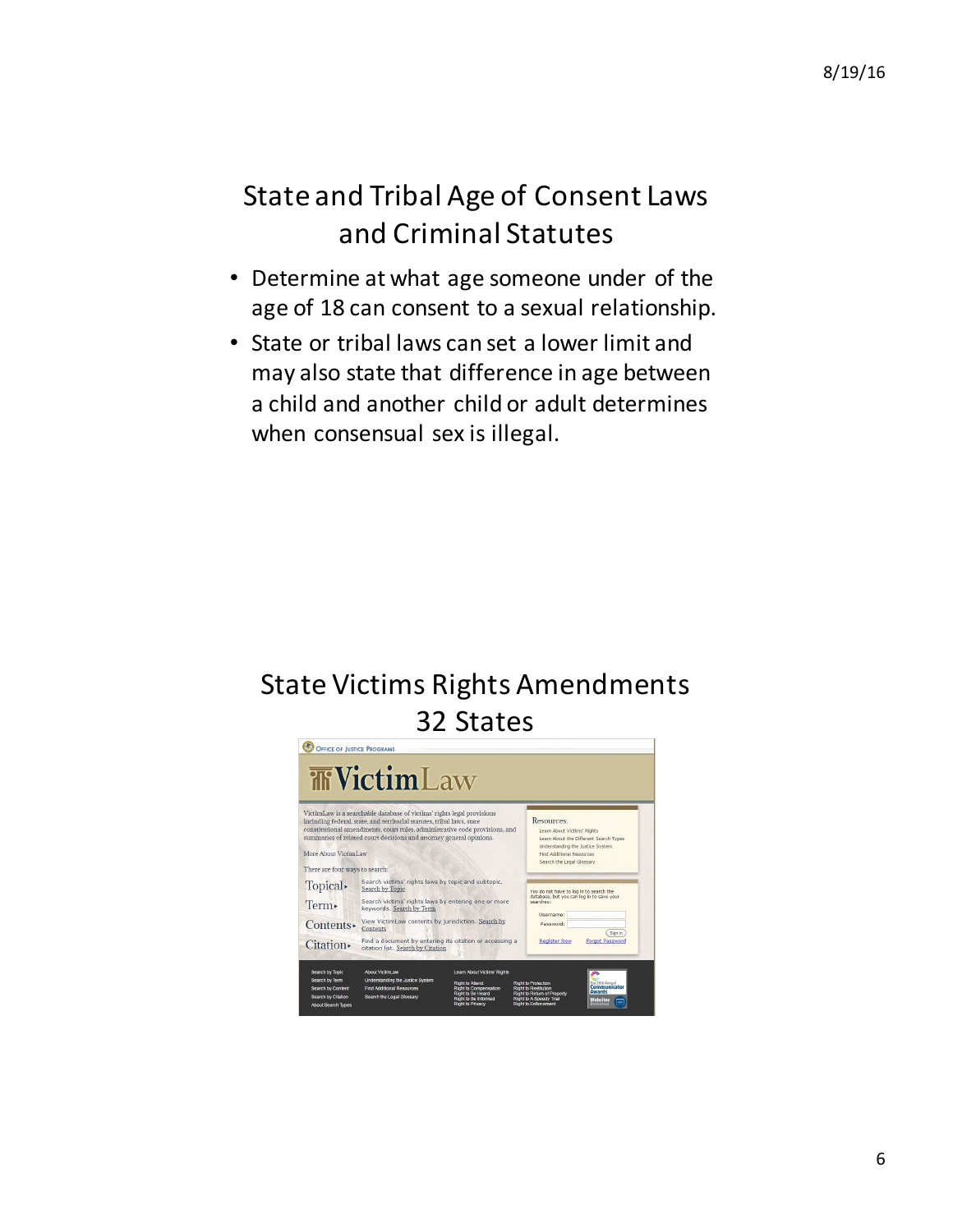## **Tribal Victims Rights**

- More than 100 tribes have adopted victims rights into tribal code.
- Federal Victim Rights applies if the case is under federal (FBI) jurisdiction
- State victim rights laws apply if under state or PL 280 jurisdiction

## Victim Rights Laws

- **77-37-3. Bill of Rights. Utah**
- $(1)$  The bill of rights for victims and witnesses is:
- (a) Victims and witnesses have a right to be informed as to the level of protection from intimidation and harm available to them, and from what sources, as they participate in criminal justice<br>proceedings as designated by Section 76-8-508, regarding witness tampering, and Section 76-8-<br>509, regarding threats against a vict have the duty to timely provide this information in a form which is useful to the victim.
- (b) Victims and witnesses, including children and their guardians, have a right to be informed and<br>assisted as to their role in the criminal justice process. All criminal justice agencies have the duty to provide this information and assistance.
- (c) Victims and witnesses have a right to clear explanations regarding relevant legal proceedings;<br>these explanations shall be appropriate to the age of child victims and witnesses. All criminal justice agencies have the duty to provide these explanations.
- (d) Victims and witnesses should have a secure waiting area that does not require them to be in<br>close proximity to defendants or the family and friends of defendants. Agencies controlling facilities<br>shall, whenever possi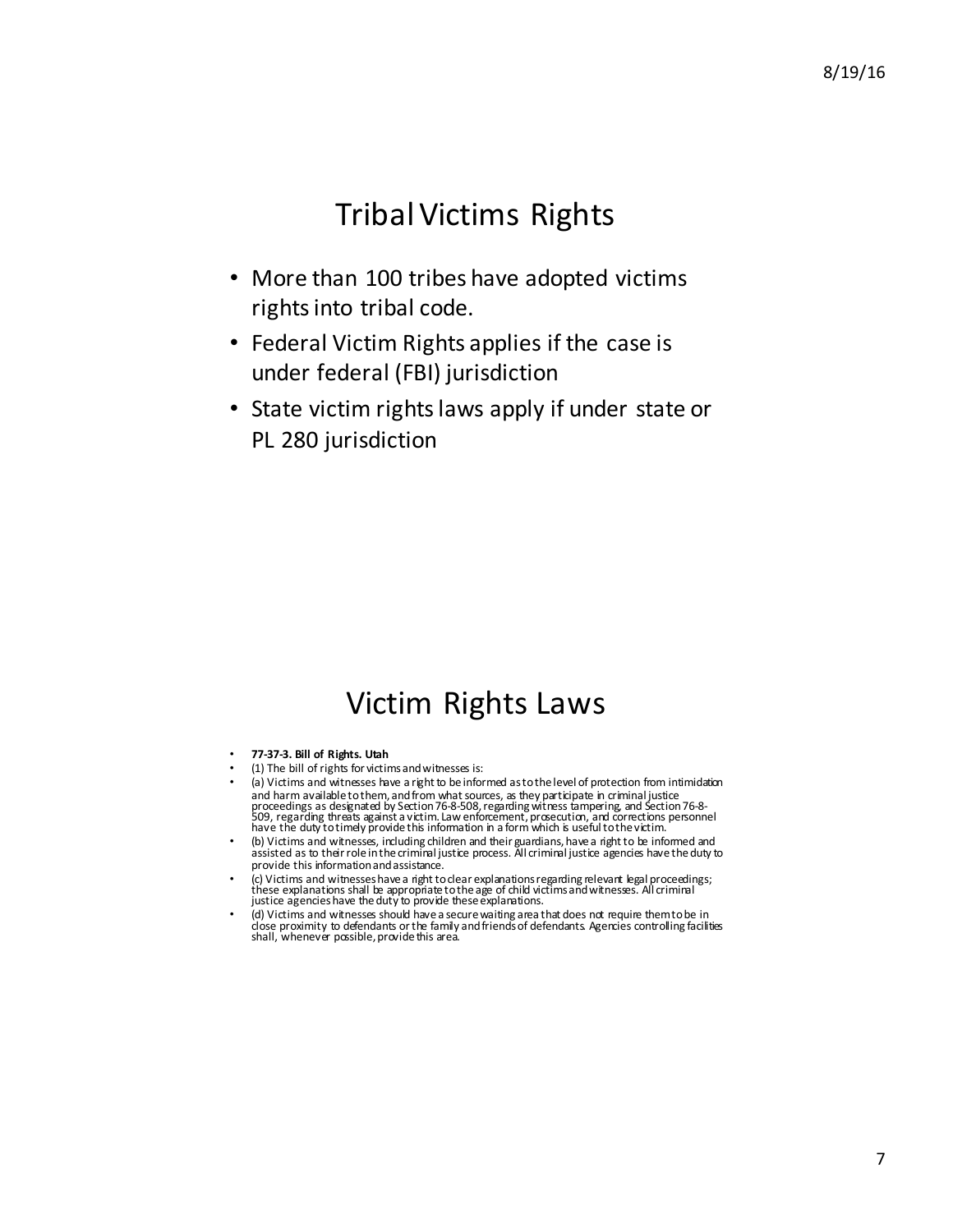#### Federal Victim Rights 18 U.S. Code § 3771

**a)RIGHTS** OF CRIME VICTIMS.—A crime victim has the following rights:

**(1)**The right to be reasonably protected from the accused. **(2)**The right to reasonable, accurate, and timely notice of any public court proceeding, or any parole proceeding, involving the crime or of

any release or escape of the accused.

**(3)**The right not to be excluded from any such public court proceeding, unless the court, after receiving clear and convincing evidence, determines that testimony by the victim would be materially altered if the victim heard other testimony at that proceeding.

**(4)**The right to be reasonably heard at any public proceeding in the district court involving release, plea, sentencing, or any parole proceeding.

**(5)**The reasonable right to confer with the attorney for the Government in the case.

### 42 U.S.C. 10607

- **(1)**A responsible official shall—**(A)**inform a victim of the place where the victim may receive emergency medical and social services;
- **(B)** inform a victim of any restitution or other relief to which the victim may be entitled under this or any other law and  $[1]$  manner in which such relief may be obtained;
- **(C)**inform a victim of public and private programs that are available to provide counseling, treatment, and other support to the victim; and
- **(D)** assist a victim in contacting the persons who are responsible for providing the services and relief described in subparagraphs  $(A)$ ,  $(B)$ , and  $(C)$ .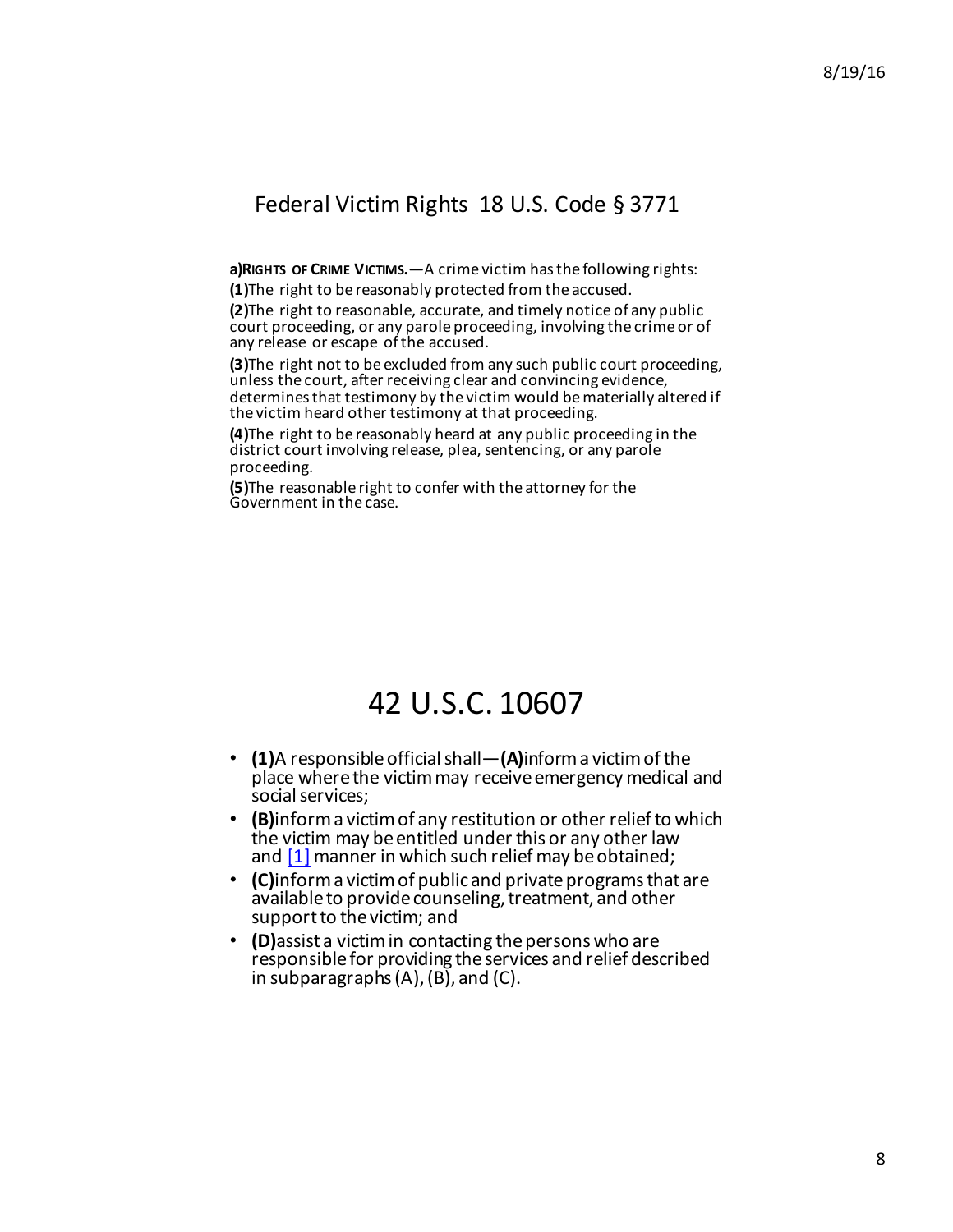## 42 U.S.C. 10607

**(7)**The Attorney General or the head of another department or agency that conducts an investigation of a sexual assault shall pay, either directly or by reimbursement of payment by the victim, the cost of a physical examination of the victim which an investigating officer determines was necessary or useful for evidentiary purposes. The Attorney General shall provide for the payment of the cost of up to 2 anonymous and confidential tests of the victim for sexually transmitted diseases, including HIV, gonorrhea, herpes, chlamydia, and syphilis, during the 12 months following sexual assaults that pose a risk of transmission, and the cost of a counseling session by a medically trained professional on the accuracy of such tests and the risk of transmission of sexually transmitted diseases to the victim as the result of the assault. A victim may waive anonymity and confidentiality of any tests paid for under this section.

## Emergency Contraception

17 States and D.C. requires hospitals to provide information about emergency contraception

13 States require hospitals to dispense emergency contraception to sexual assault survivors 

Guttmacher Institute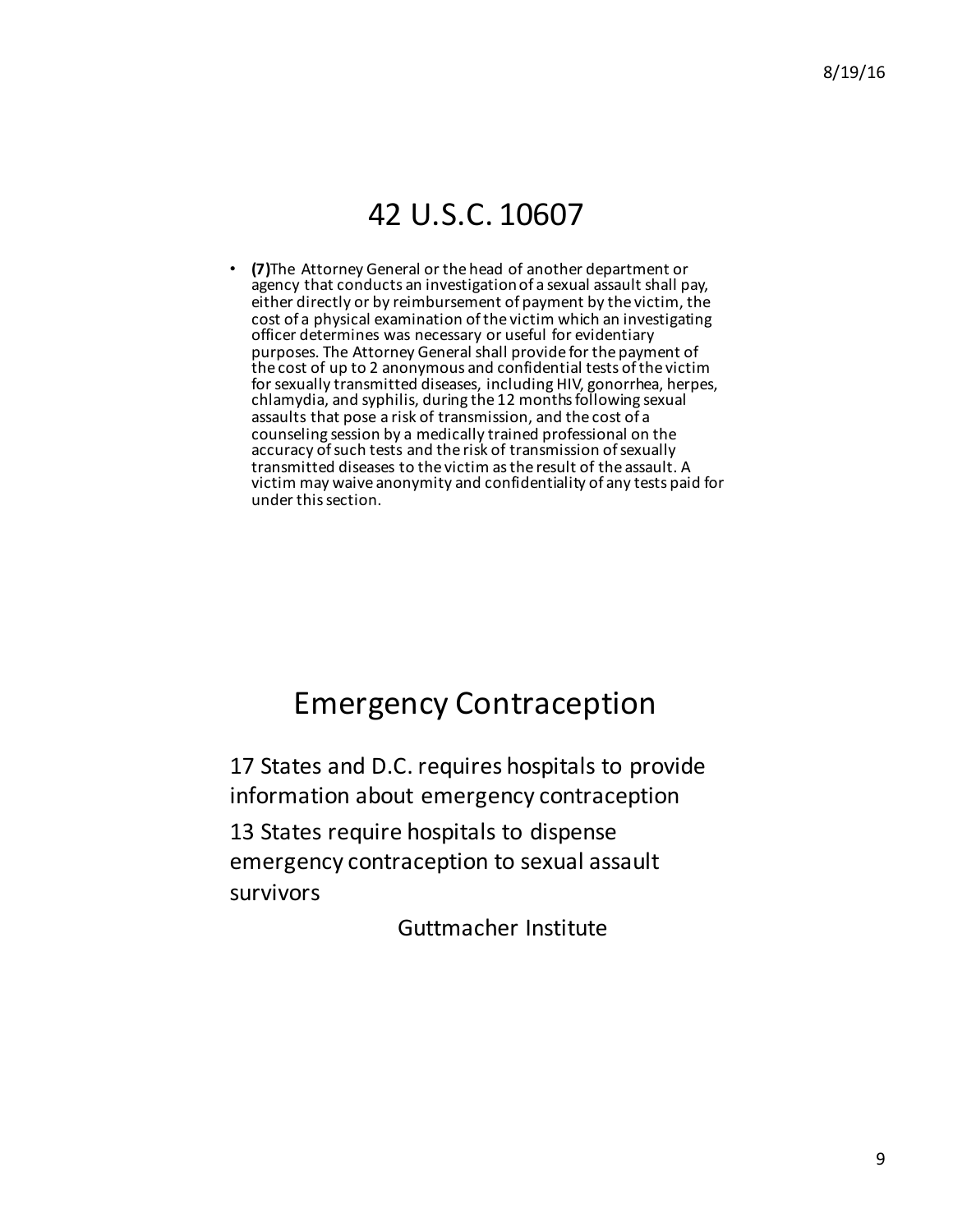## **VAWA** confidentiality

- Victim service providers funded by VAWA may not "disclose, reveal, or release" identifying victim information regardless of whether the information is encoded, encrypted, hashed, or otherwise protected
- Exceptions
	- Court mandate
	- Statutory mandate
	- Release
- If the first two, then notify affected victims and protect privacy as much as possible

### Confidentiality- waivers

- Must be time limited, informed, written, victim-centered
- Waiver can not be a condition of service
- For minors, parent or guardian can sign and the minor- but not the abuser of the child or the other parent. If a minor can receive services without a parent or guardian then ok to sign release without parent or guardian.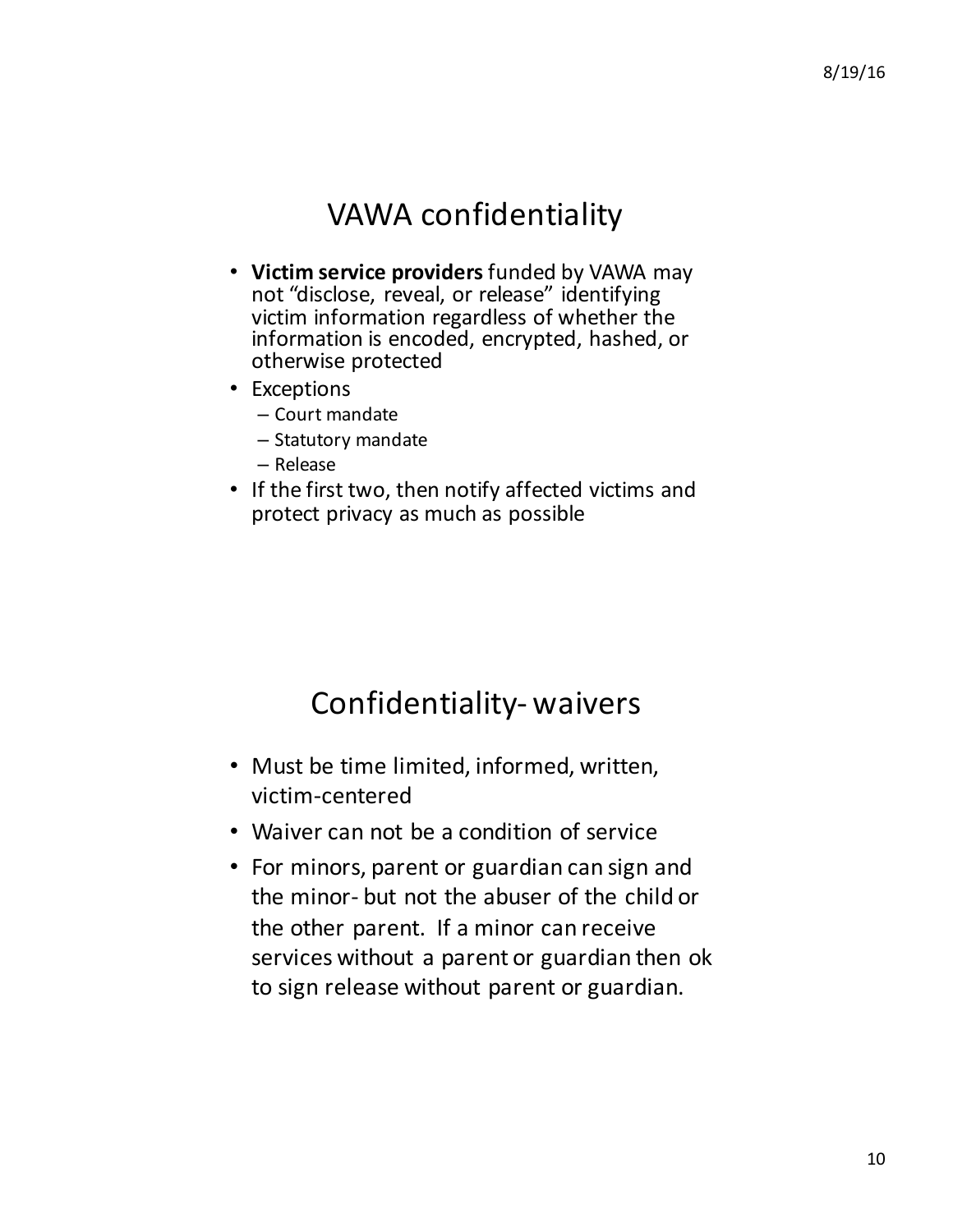#### State Laws **Advocate Confidentiality Laws**

• Many states have specific laws that protect confidentiality of relationship between advocates and survivors

You Need to Know:

- Does your state protect the relationship?
- How is relationship defined (who is considered to have relationship)?
- What is protected?

# Federal Health Care Laws That Impact Sexual Assault Survivors

- Health Insurance Portability and Accountability Act (HIPAA)
- Emergency Medical Treatment and Active Labor Act (EMTALA)
- Affordable Care Act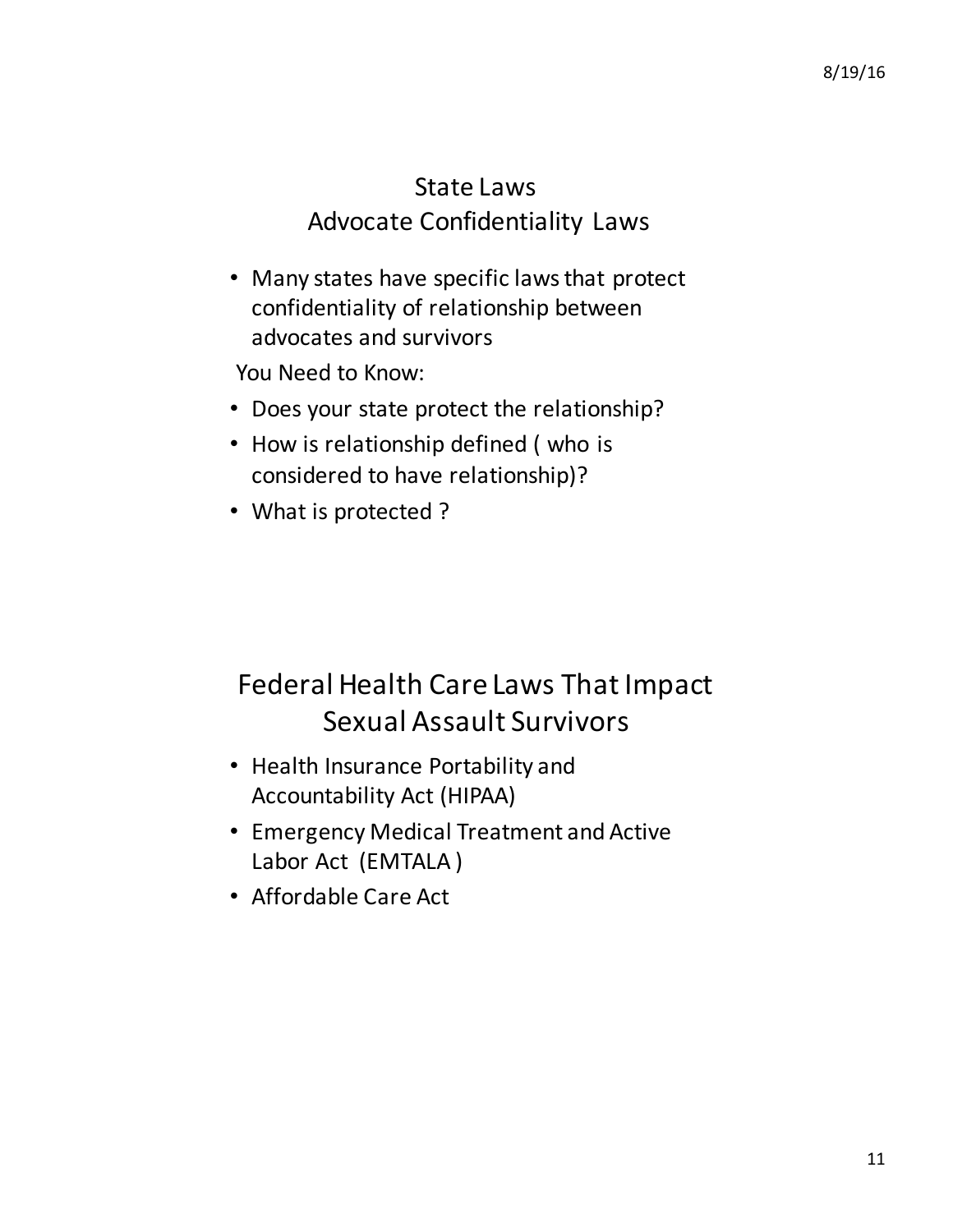# What is HIPAA?

- Health Insurance Portability and **Accountability Act**
- Congress passed in 1996
- Mandate to come up with privacy regulations
- Rules promulgated by DHHS

# What Kind of Information does HIPAA Cover?

All Individually Identifiable Health Information in All Forms

- Electronic
- Written
- Oral
- Any other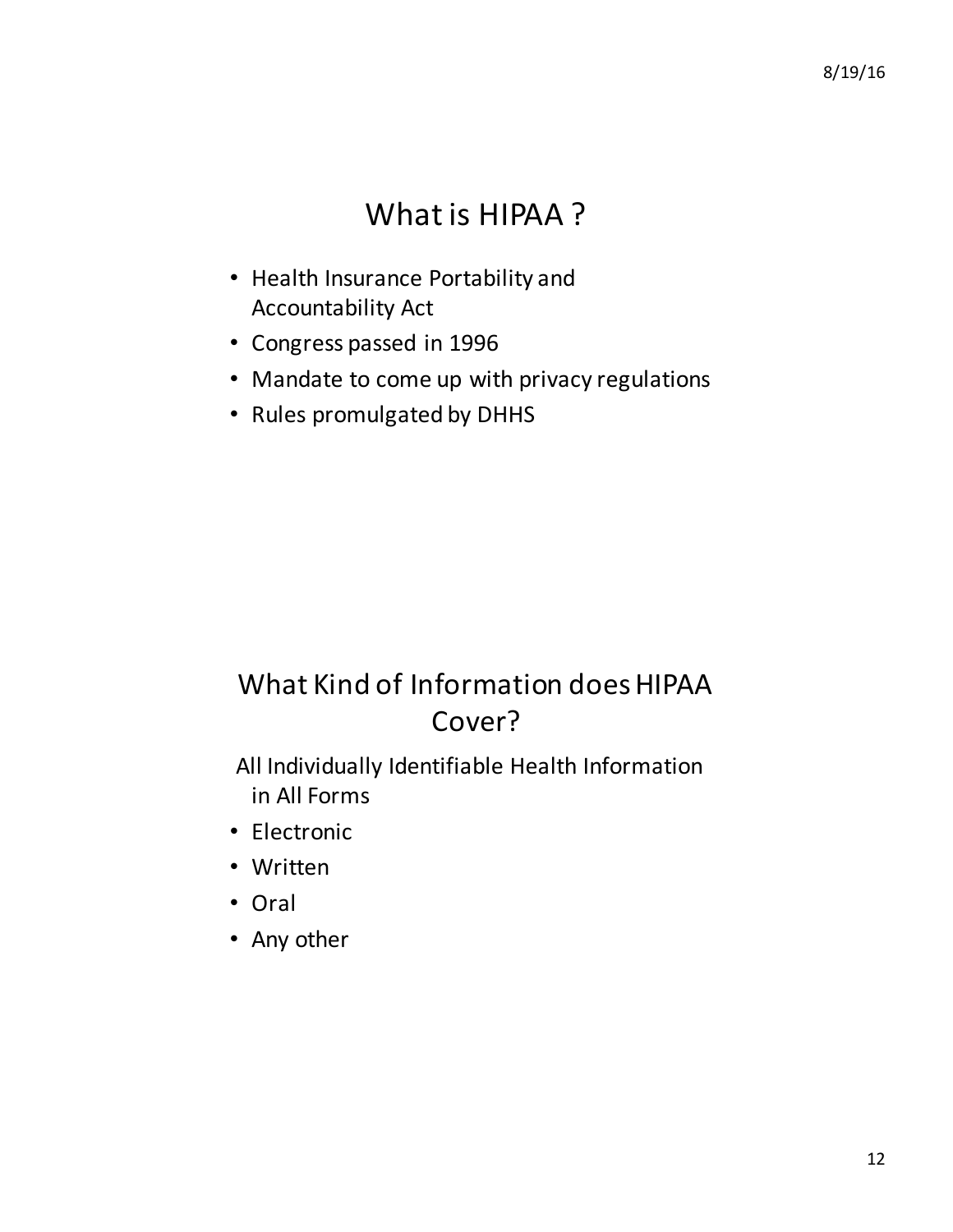## How Does HIPAA Effect the Health Care Consumer?

- Patient will receive education on privacy rights.
- Patient will be given access to medical records.
- Patient will give consent before information is released.
- Patient will have recourse if privacy protections are violated.

**HHS** Fact Sheet

# What Kind of Information can Patients Receive Under HIPAA?

- Copy of the medical records
- Record of everyone who has been given access to their medical records.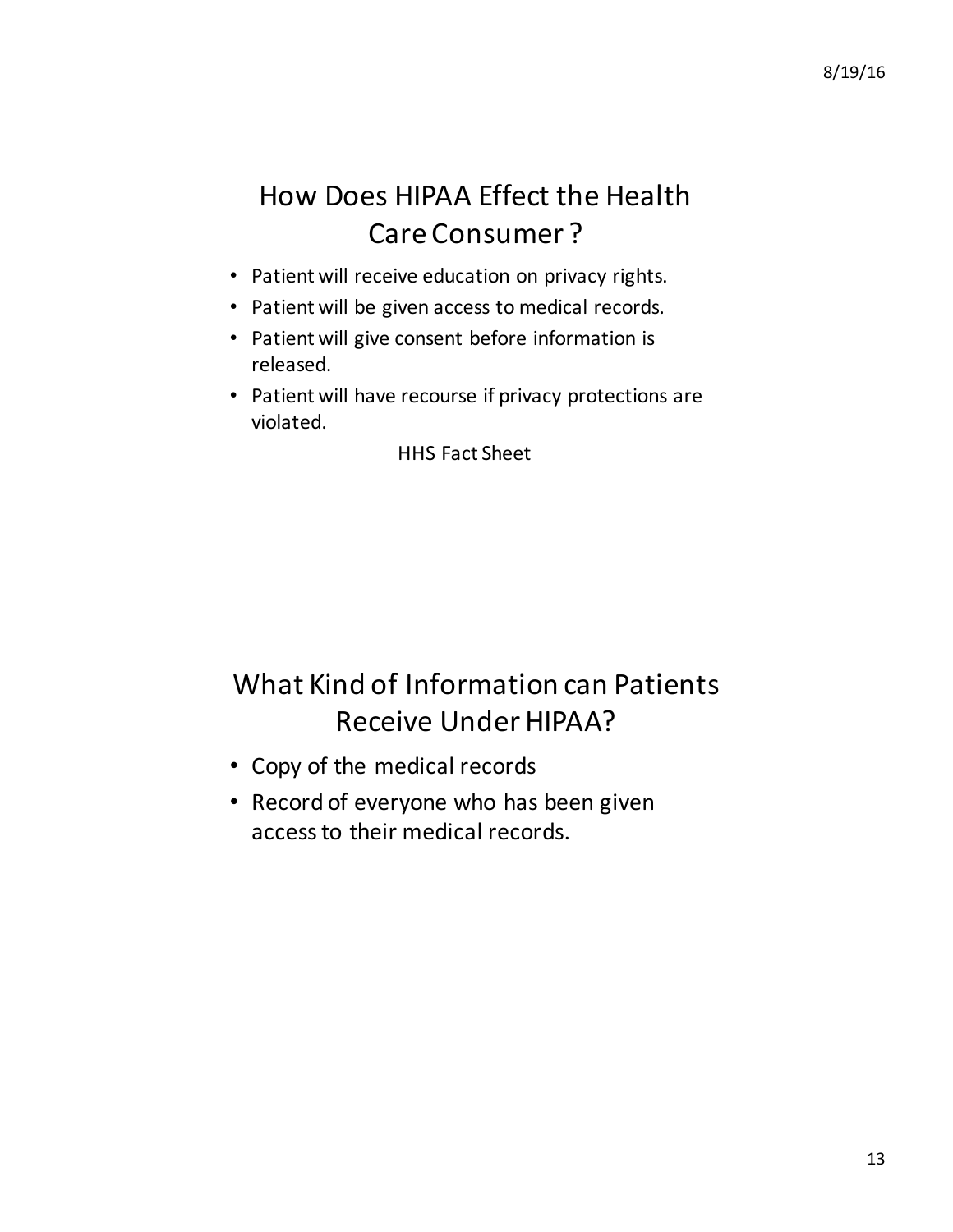## Patient Access to Records

#### 45 CFR **164.524**

- (1) Right of access. Except as otherwise provided in paragraph (a)(2)  $\overline{or}$  (a)(3) of this section, an individual has a right of access to inspect and obtain a copy of protected health information about the individual in a designated record set[1], for as long as the protected health information is maintained in the designated record set, except for:
- (ii) Information compiled in reasonable anticipation of, or for use in, a civil, criminal, or administrative action or proceeding $[2]$ ;

#### This does not apply to SANE records. This applies to records **created by defendant health care provider.**

## Who must comply with HIPAA?

- Health Plans
- Health Care Clearinghouses
- Health Care Providers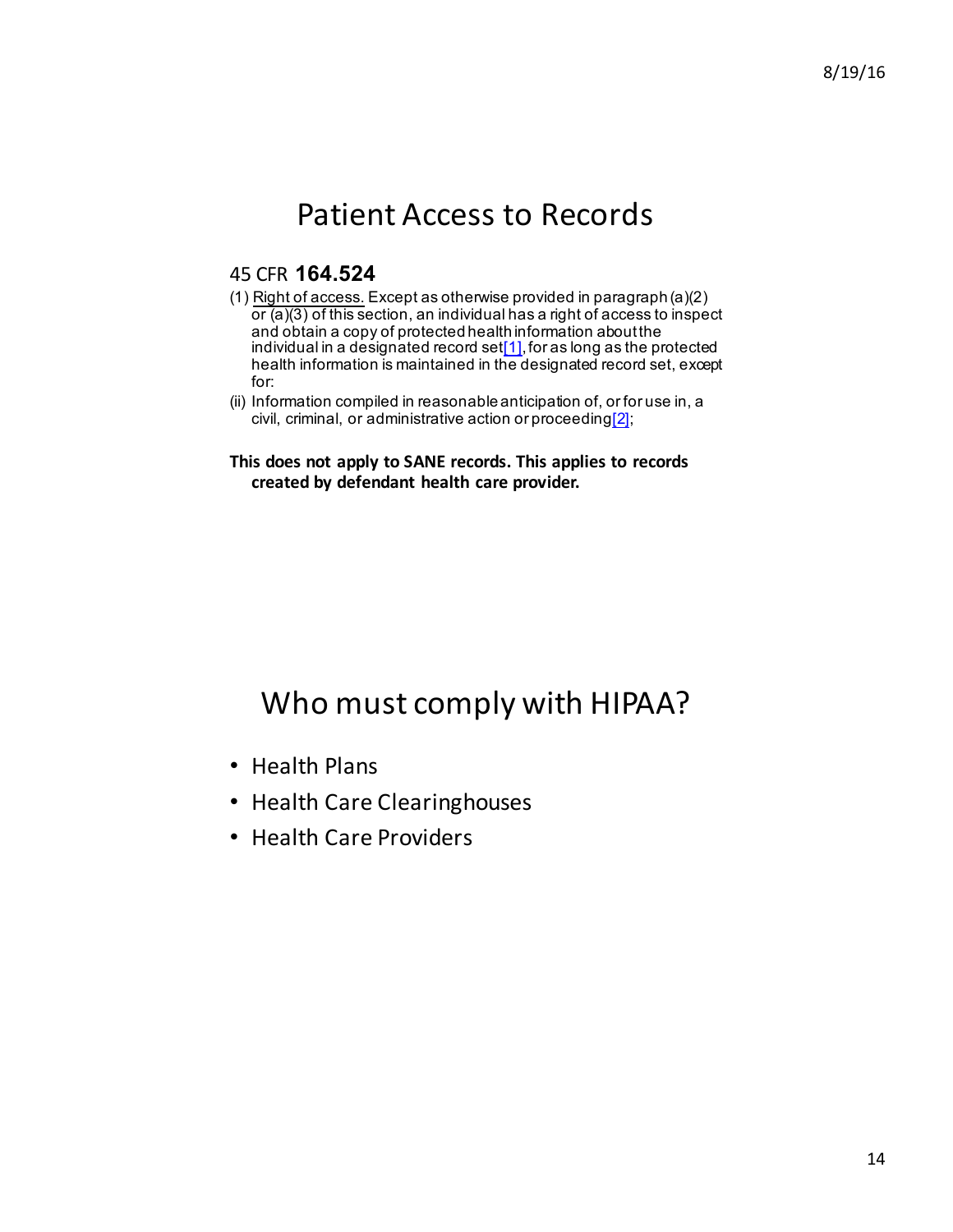## Definition of Health Care

- *Health care* means care, services, or supplies related to the health of an individual. *Health care* includes, but is not limited to, the following:
- (1) Preventive, diagnostic, therapeutic, rehabilitative, maintenance, or palliative care, and counseling, service, assessment, or procedure with respect to the physical or mental condition, or functional status, of an individual or that affects the structure or function of the body; and
- (2) Sale or dispensing of a drug, device, equipment, or other item in accordance with a prescription.

## When Can A Health Care Provider Release Information?

- Consent (May become optional)
- Authorization
- Federal or state law mandates release of information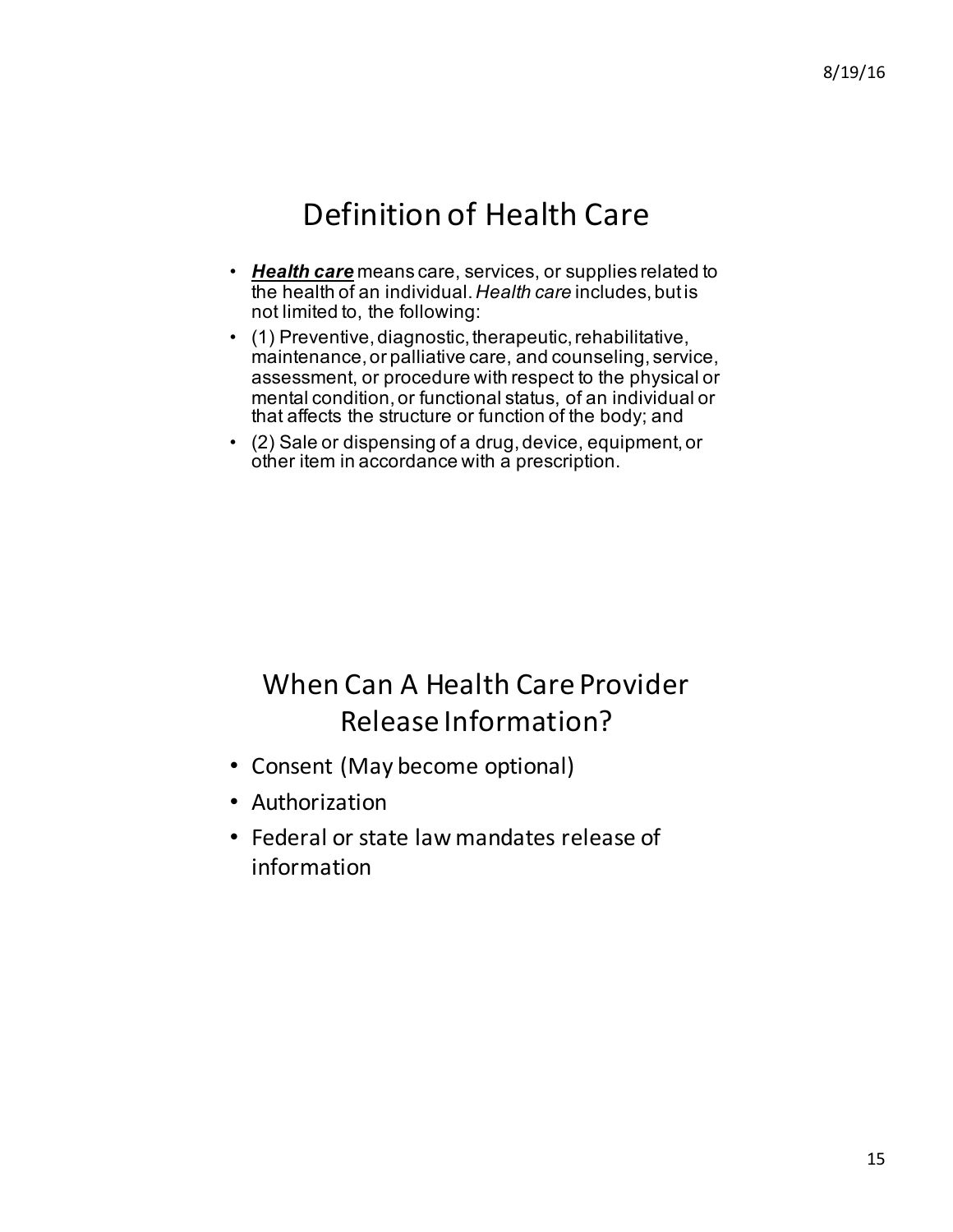#### Consent to Release Information is Assumed When the Following Occurs

- Treatment
- Payment
- Operating the practice

## When Does A SANE Need An Authorization?

Release Medical Records to:

- Law enforcement
- Crime lab
- Toxicology lab
- Prosecutor
- Rape crisis/advocacy
- Any disclosure to non-health care provider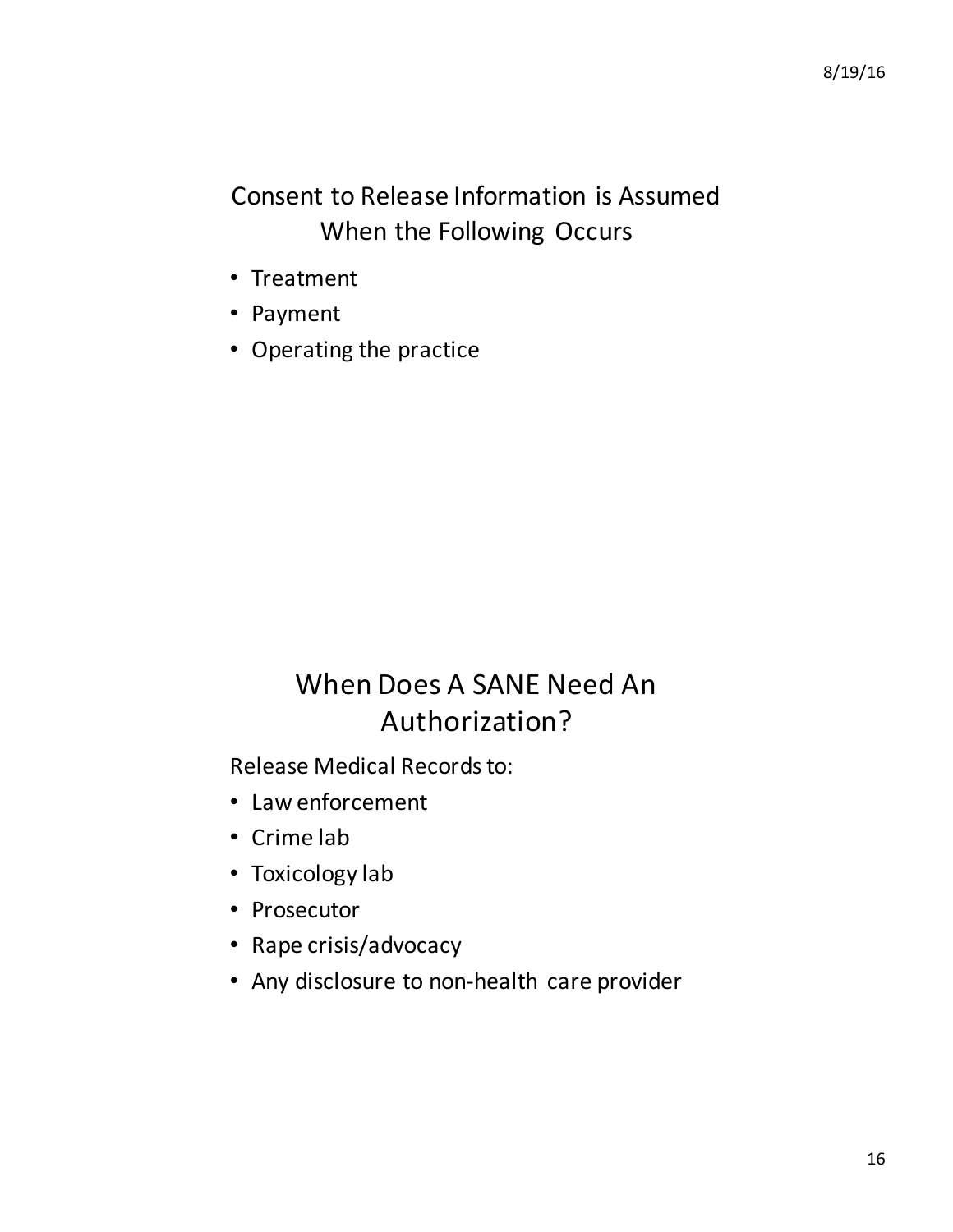## How Long Is An Authorization Effective?

- Authorization should be time limited.
- Patient can revoke authorization at any time.
- Revocation must be made in writing.
- Health care provider is not responsible for any release of information prior to the revocation.

# Emergency Medical treatment and Active Labor Act

- Applies to hospitals who have an Emergency Department and accept Medicare patients (98% of hospitals)
- Applies to Critical Access Hospitals with a dedicated FD
- Originally created to provide access to emergency care and to prevent patient dumping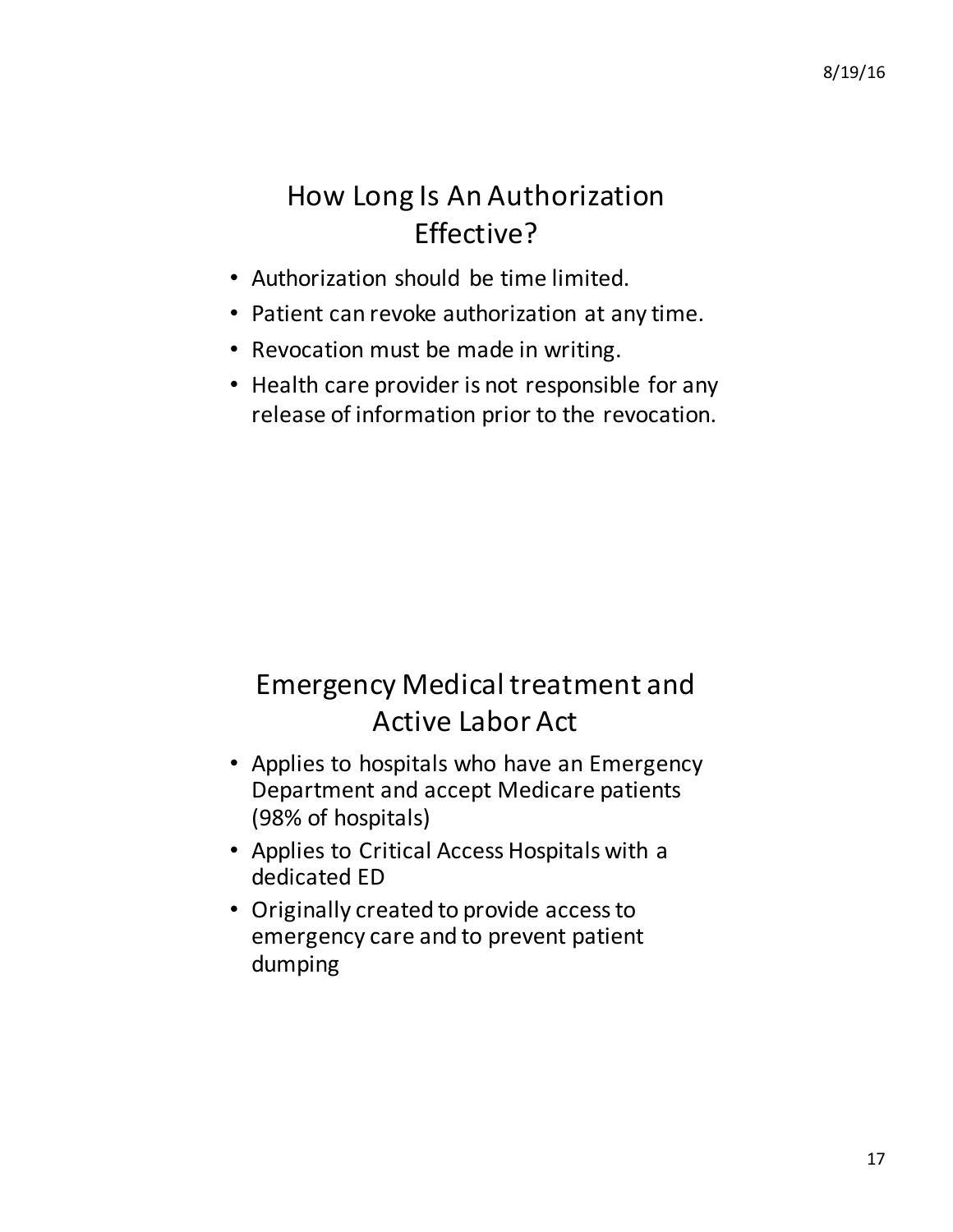## **EMTALA Requirements**

- Medical Screening Exam
- Stabilization of Emergency Condition
- Appropriate Transfer
- Cannot delay treatment or examination to inquire about insurance or payment
- Obtain or attempt to obtain informed refusal for exam, care or transfer

# **Medical Screening Exam**

"An MSE is the process required to reach, with reasonable clinical confidence, the point at which it can be determined whether the individual has an EMC or not. An MSE is not an isolated event. It is an ongoing process that begins, but typically does not end, with triage. "

Source CMS - Interpretive Guidelines 2009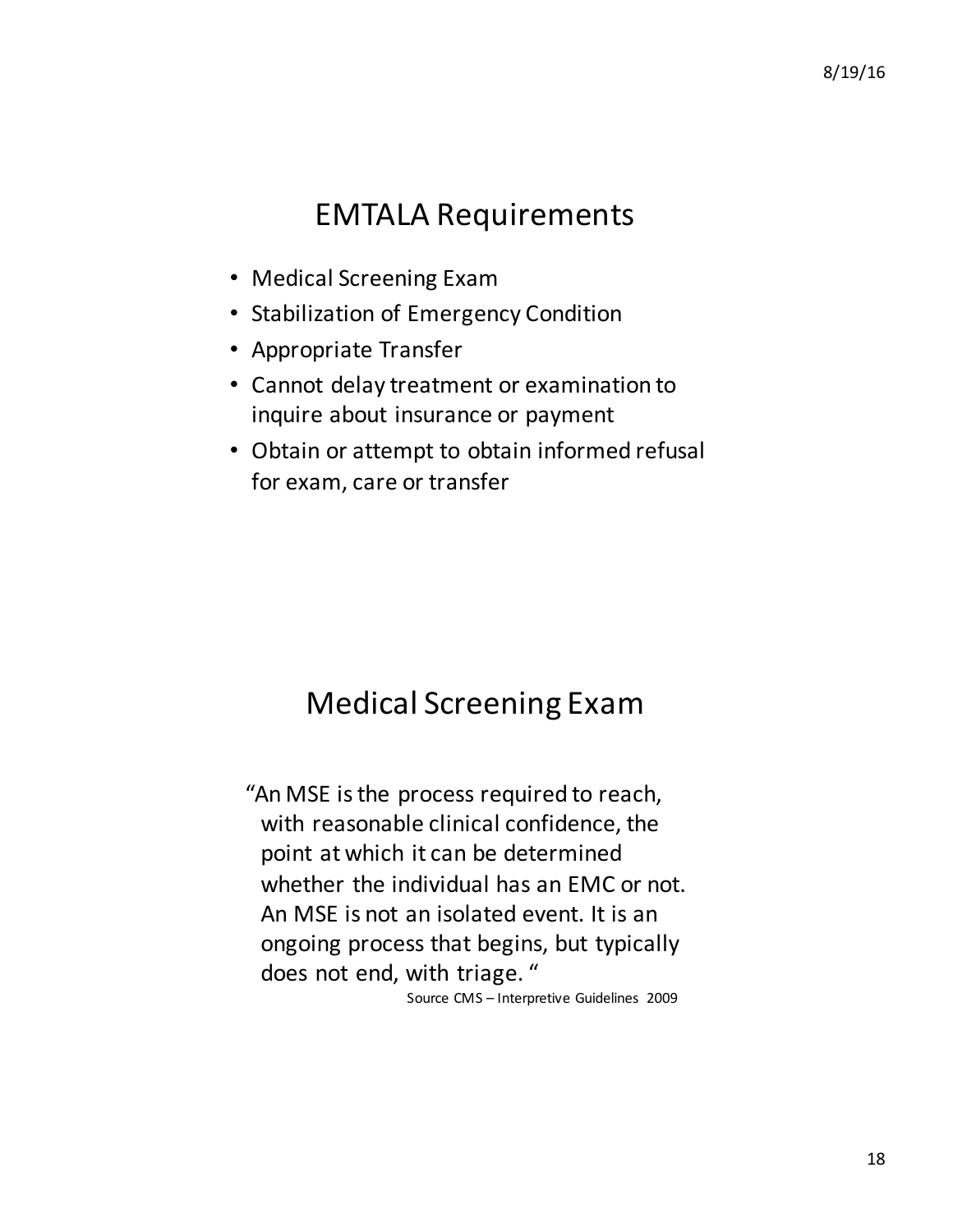## **Triage**

Triage entails the clinical assessment of the individual's presenting signs and symptoms at the time of arrival at the hospital, in order to prioritize when the individual will be seen by a physician or other qualified medical personnel (QMP).

Source CMS - Interpretive Guidelines 2009

## Minors and **FMTALA**

A minor (child) can request an examination or treatment for an EMC. The hospital is required by law to conduct the examination if requested by an individual or on the individual's behalf to determine if an EMC exists. Hospital personnel should not delay the MSE by waiting for parental consent. If after screening the minor, it is determined than no EMC is present, the staff can wait for parental consent before proceeding with further examination and treatment.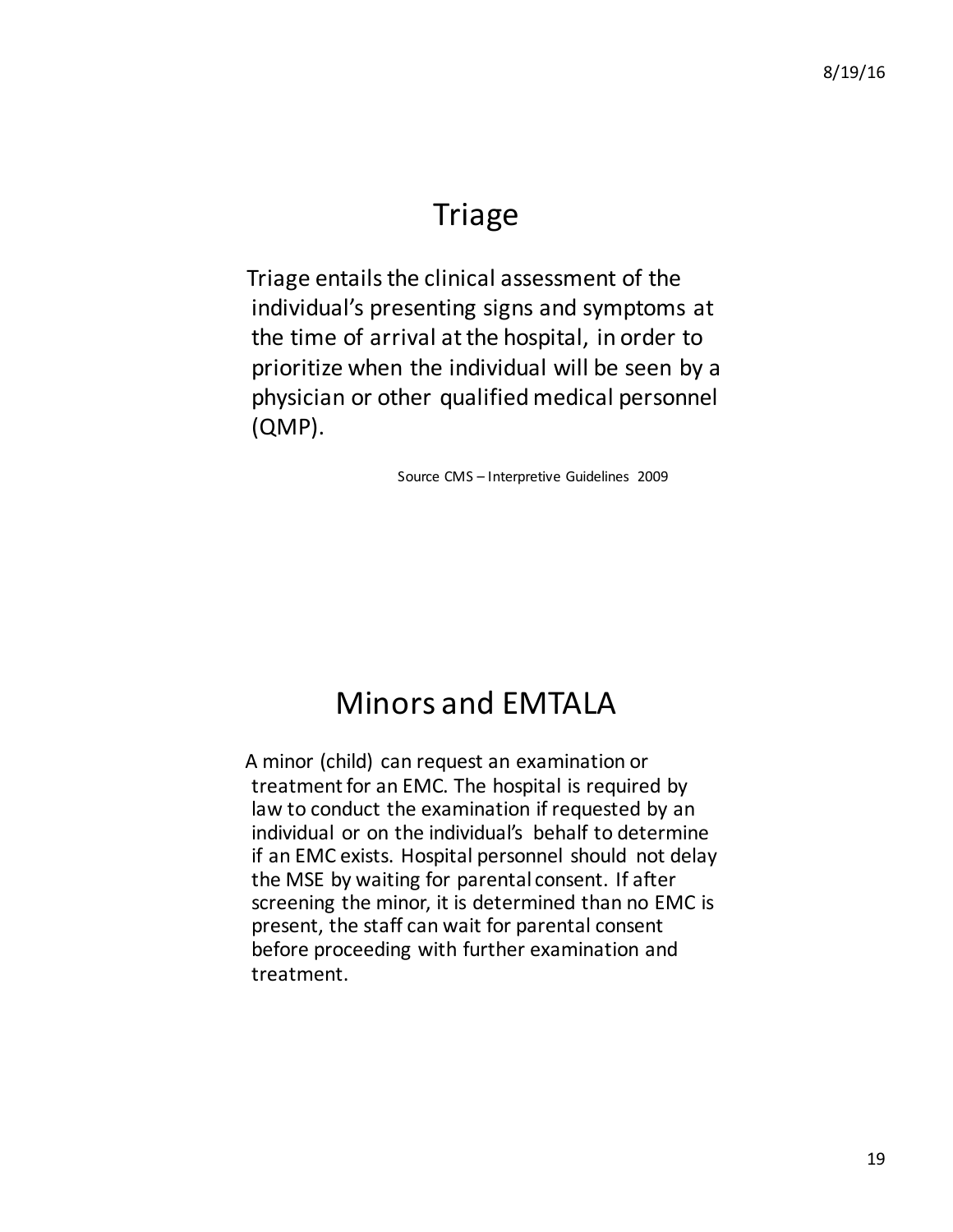## Can A SANE Perform an MSE?

A hospital may, if it chooses, have protocols that permit a QMP (e.g., registered nurse) to conduct specific  $MSE(s)$  if the nature of the individual's request for examination and treatment is within the scope of practice of the QMP (e.g., a request for a blood pressure check and that check reveals hat the patient's blood pressure is within normal range).

Source CMS – Interpretive Guidelines 2009

## Affordable Care Act Section 1557

Nondiscrimination provision of the Affordable Care Act. Prevents discrimination against

> Race Color

**National Origin** 

Sex 

Age 

**Disability**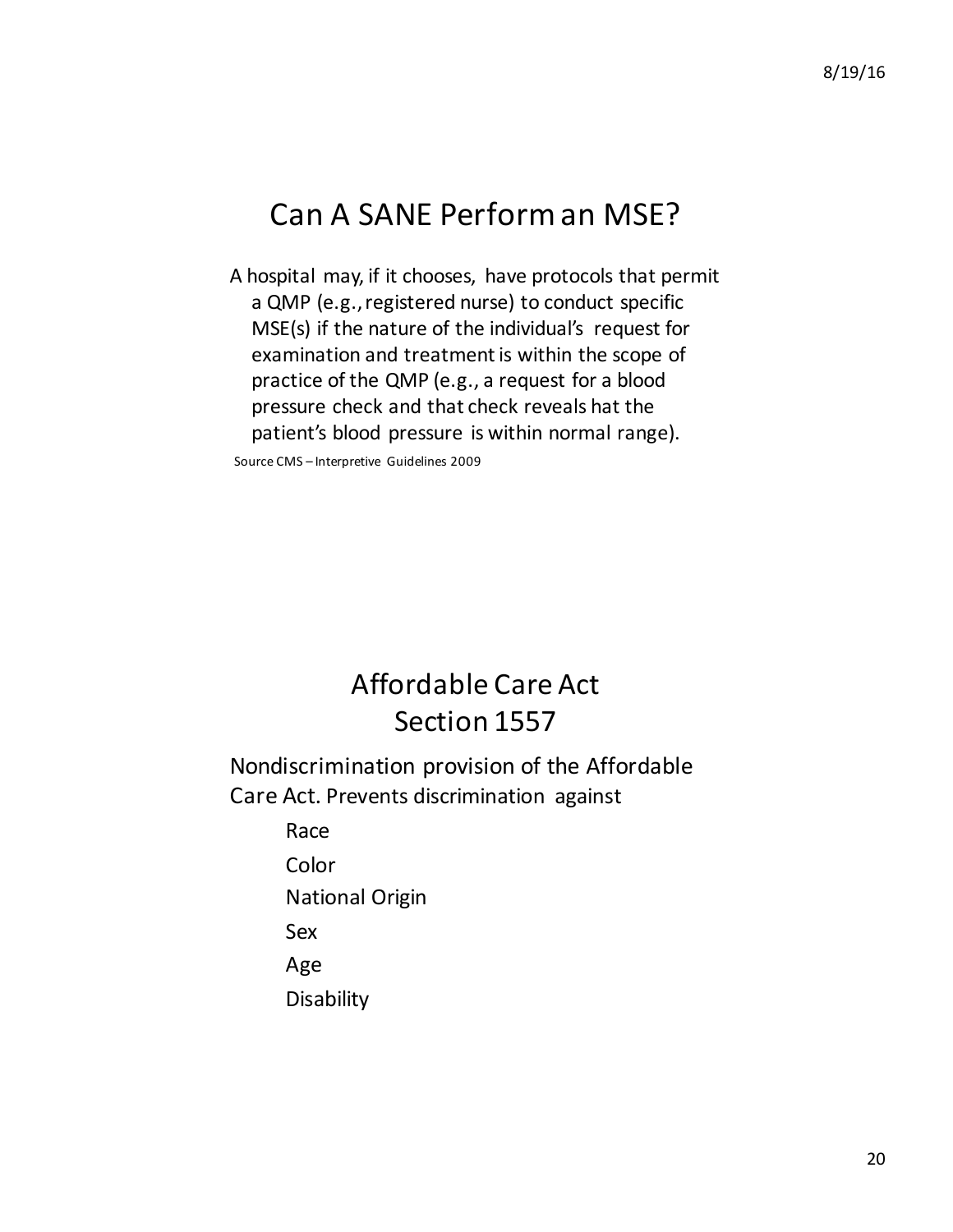### 1557 New Rules

- Prohibiting denial of health care or health coverage based on an individual's sex, including discrimination based on pregnancy, gender identity, and sex stereotyping.
- Requiring covered entities to make electronic information and newly constructed or altered facilities accessible to individuals with disabilities and to provide appropriate auxiliary aids and services for individuals with disabilities.
- Requiring covered entities to take reasonable steps to provide meaningful access to individuals with Limited English Proficiency. Covered entities are also encouraged to develop language access plans.
	- http://www.hhs.gov/about/news/2016/05/13/hhs-finalizes- rule-to-improve-health-equity-under-affordable-care-act.html

### Sex Discrimination

- Individuals cannot be denied health care or health coverage based on their sex, including their gender identity and sex stereotyping.
- Women must be treated equally with men in the health care they receive and the insurance they obtain.
- Categorical coverage exclusions or limitations for all health care services related to gender transition are discriminatory.
- Individuals must be treated consistent with their gender identity, including in access to facilities. However, providers may not deny or limit treatment for any health services that are ordinarily or exclusively available to individuals of one gender based on the fact that a person seeking such services identifies as belonging to another gender.
	- http://www.hhs.gov/sites/default/files/1557-fs-sex-discrimination-508.pdf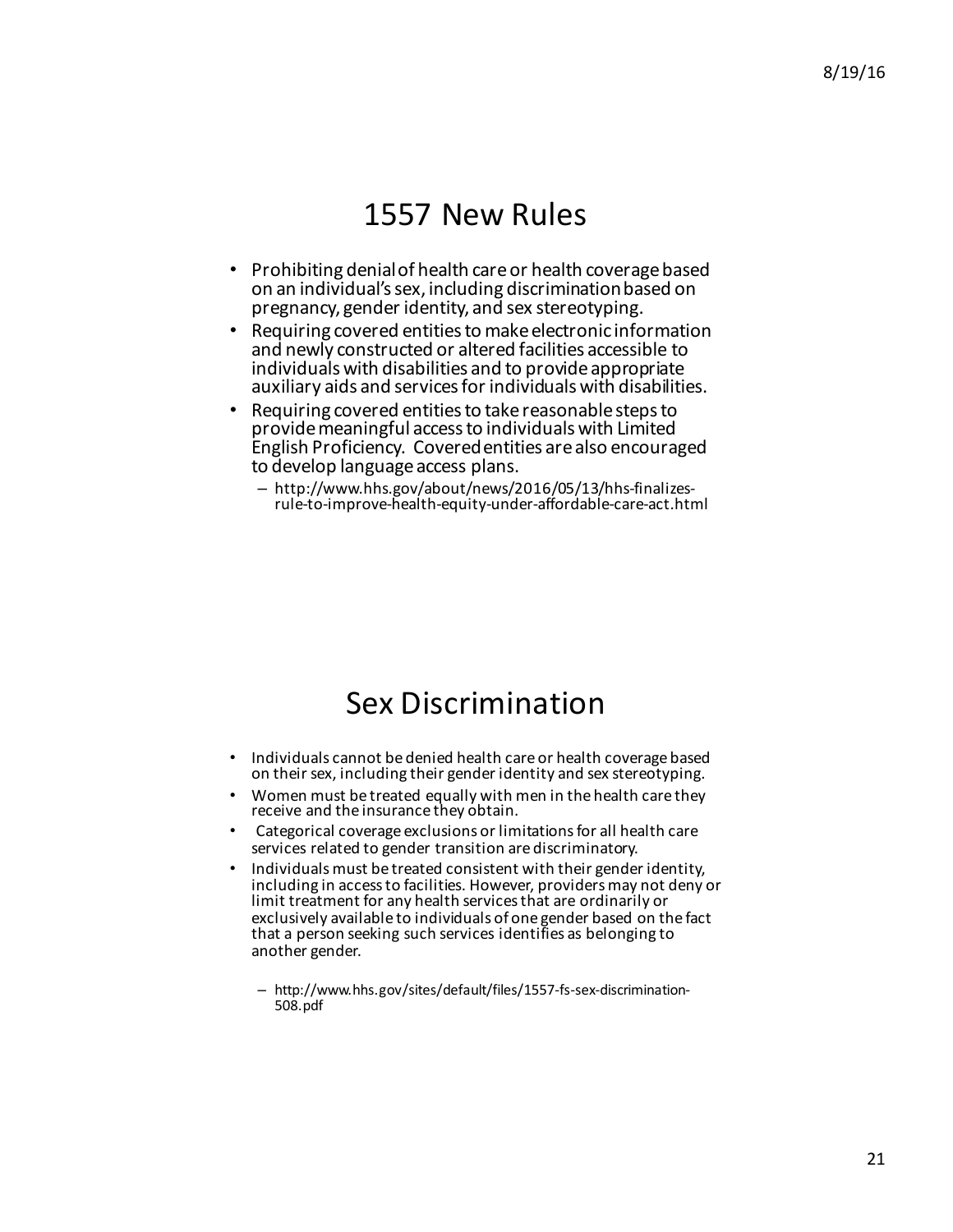## Limited English Proficiency

- Covered entities are prohibited from using low-quality video remote interpreting services or relying on unqualified staff, translators when providing language assistance services.
- Covered entities are encouraged to develop and implement a language access plan to ensure they are prepared to take reasonable steps to provide meaningful access to each individual that may require assistance.

#### Affordable Care Act Non-profit Hospital Community Benefit

- Requires non-profit hospitals to perform a community health needs assessment every three years.
- Hospital must adopt an implementation strategy that addresses the identified health needs.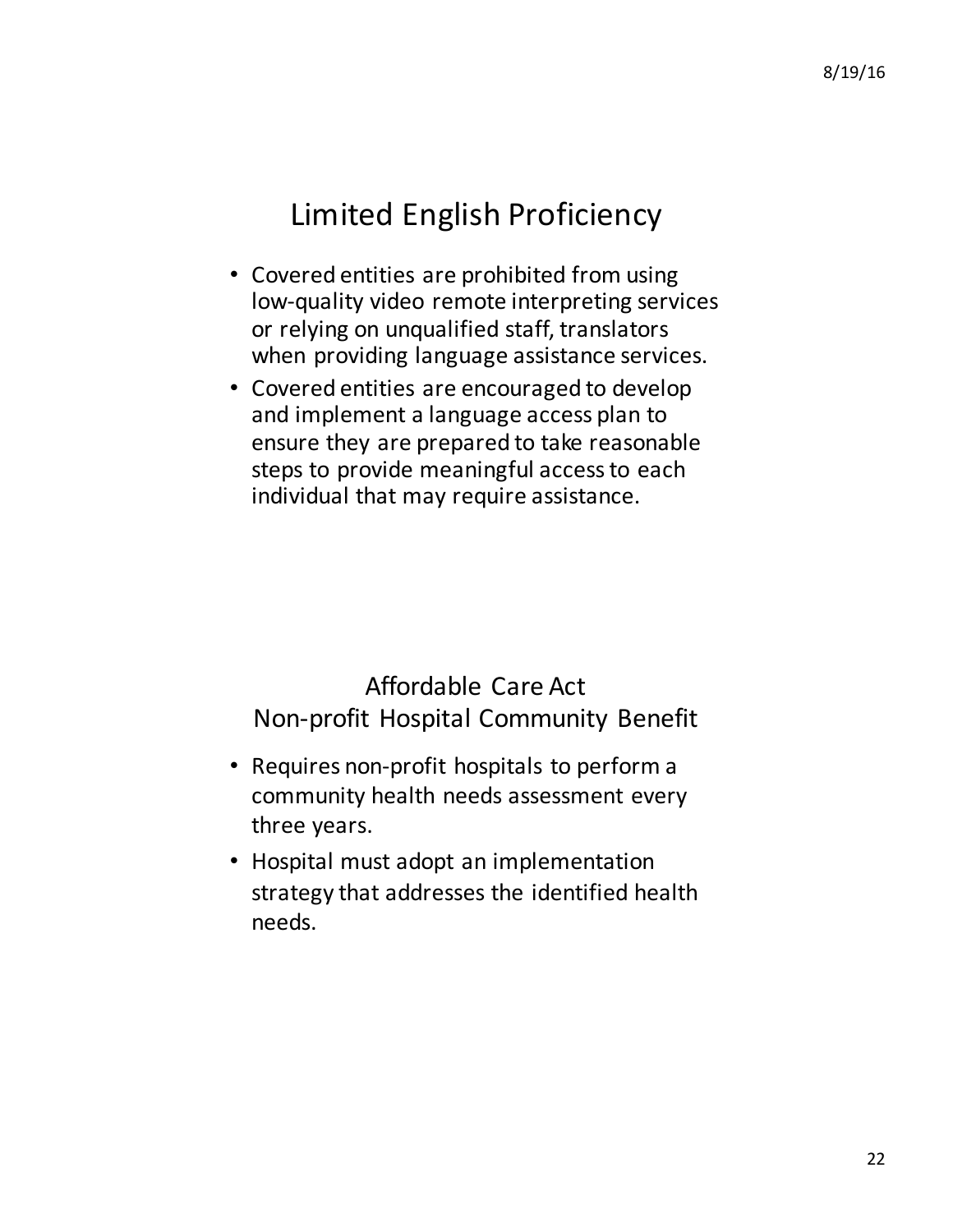# OVW funding for SANE/SART

- STOP Formula Grant Program
- Grants to Encourage Arrest Policies and Enforcement of Protection Orders Program (Also call the Improving Criminal Justice Responses Program)
- Rural
- Campus
- Grants to Tribal Governments
- Note re: SASP (sexual assault advocacy but not SANE/SART)

See the OVW website at www.justice.gov/ovw

# Federal funding for forensic exams

- Refer back to VAWA forensic compliance
- 42 USC 10607- federal investigating agency responsible to pay for exams
- VOCA compensation
- VOCA assistance- new rule allows to the extent that other funding sources such as State appropriations are insufficient